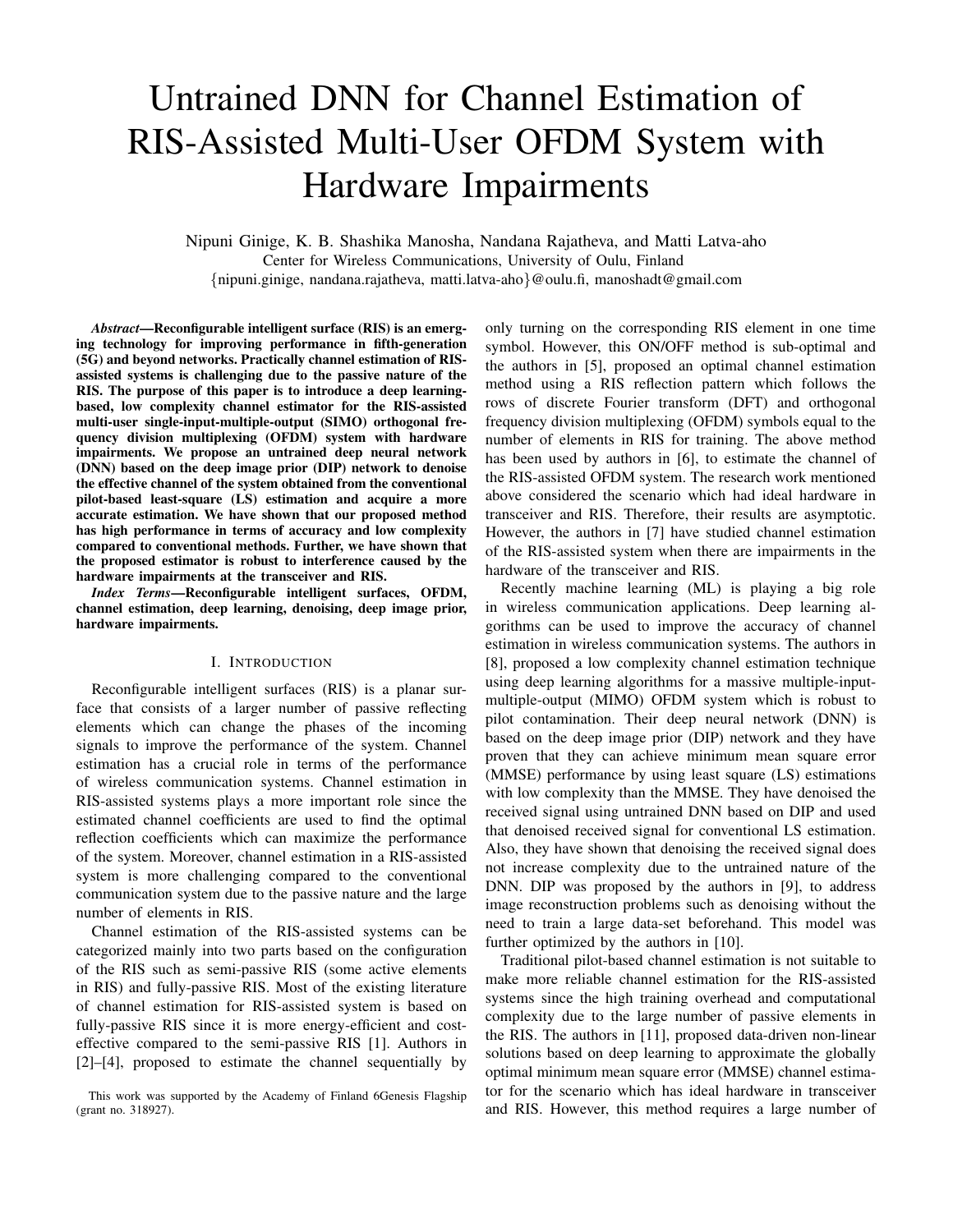parameters which need to train with large data sets.

The main contribution of this paper is to introduce a deep learning-based, low complexity channel estimation technique for RIS-assisted multi-user single-input-multiple-output (SIMO) OFDM system. The proposed channel estimator is robust to interference caused by the hardware impairments at the transceiver and RIS. In this paper, we propose a DNN which does not require any training, based on the DIP network to improve the estimation accuracy of the RIS-assisted multiuser SIMO OFDM system. In this untrained DNN model, we optimize parameters of the neural network for each channel realization on the fly without training beforehand. We use a RIS reflection pattern which follows the rows of DFT during the channel estimation phase. Our main idea is to denoise the conventional pilot-based LS estimation of the effective channel of the RIS-assisted system via our proposed DNN. Then use that denoised signal to find the user equipment (UE) base station (BS) direct channel and the UE-RIS-BS cascade channels with the help of the knowledge of the reflection pattern. As the proposed DNN does not need any training, it does not increase the complexity or latency. However it only causes significant improvement in the accuracy of the estimation even when there are impairments in hardware.

The rest of the paper is organized as follows. The system model and conventional channel estimation methods are described in Section II. In section III, we present the proposed deep learning based channel estimator. The numerical results are presented in Section IV and Section V concludes our paper.

#### II. SYSTEM MODEL AND MOTIVATION

# *A. System Model*

We consider an uplink of a RIS-assisted multi-user SIMO OFDM system as illustrated in Fig. 1. We assume that transmission is from  $U$  single antenna UEs to a BS equipped with K receive antennas. RIS is composed of  $M \times M = \tilde{M}$ reflecting elements. We divide the RIS into  $M$  sub-surfaces by grouping adjacent elements which have high correlation and assume that there is a common reflection coefficient within the mth sub-surface, where  $m = 1, \dots, M$ . There are N sub-carriers in each OFDM symbol. At the UE side, OFDM symbol of each UE is denoted by  $\mathbf{x}_u \in \mathbb{C}^{N \times 1}$ .

Let  $\mathbf{D}_u = [\mathbf{d}_u[1], \mathbf{d}_u[2], \ldots, \mathbf{d}_u[N]]^T \in \mathbb{C}^{N \times K}$  denotes the frequency response of the direct UE-BS channel from uth UE. Let  $\mathbf{Q}_u = [\mathbf{q}_u[1], \mathbf{q}_u[2], \dots, \mathbf{q}_u[N]]^T \in \mathbb{C}^{N \times M}$  and  $\mathbf{B}_u = \left[\tilde{\mathbf{B}}_u[1], \tilde{\mathbf{B}}_u[2], \ldots, \tilde{\mathbf{B}}_u[N]\right]^T \in \mathbb{C}^{N \times K \times M}$  denote the frequency response of the UE-RIS channel and the frequency response of the RIS-BS channel associated to uth UE, respectively. Let  $\tilde{\mathbf{G}}_u[n] = \tilde{\mathbf{B}}_u[n] \text{diag}(\mathbf{q}_u[n]) \in \mathbb{C}^{K \times M}$  denotes the frequency response of the cascaded channel between UE-RIS-BS associated with uth UE, in nth sub-carrier, without the effect of phase shift at the RIS. The BS and RIS lie at fixed locations and we consider low-mobility UEs. Therefore we assume quasi-static block fading for all the links which means the channel is constant in one transmission frame.

The frequency domain received signal at the BS is given by



Fig. 1. Illustration of the system model.

$$
\mathbf{Y} = \sum_{u=1}^{U} \mathbf{X}_u (\mathbf{G}_u \phi + \mathbf{D}_u) + \mathbf{V},
$$
 (1)

where  $X_u = diag(x_u)$  is the diagonal matrix of the transmitted OFDM symbol ,  $G_u = \left[ \tilde{G}_u[1], \tilde{G}_u[2], \ldots, \tilde{G}_u[N] \right]^T \in$  $\mathbb{C}^{N\times K\times M}$  is the cascade channel between UE-RIS-BS related to uth UE,  $V \sim \mathcal{N}_c(\mathbf{0}, \sigma^2 \mathbf{1}_{N \times K})$  denotes the additive white Gaussian noise (AWGN) matrix with noise power of  $\sigma^2$ . Further  $\phi = [\phi_1, \phi_2, \dots \phi_M]^T \in \mathbb{C}^{M \times 1}$  is the reflection coefficient vector of the RIS and  $\phi_m = \beta_m e^{-j\varphi_m}$  denotes the reflection coefficient of mth sub-surface where  $\beta_m \in (0,1]$ is the reflection amplitude and  $\varphi_m \in (0, 2\pi]$  is the phase shift. During the channel estimation process we fix  $\beta_m = 1$ ,  $\forall$  m and only adjust the phase shift  $\varphi_m$ . Therefore, effective channel of the RIS-assisted system related to uth UE is  $H_u = G_u \phi + D_u$ . We do not estimate  $Q_u$  and  $B_u$  separately since estimating the cascaded channel  $G_u$ , is sufficient for applications [5].

#### *B. Channel Model*

The time domain channels of all links can be described in terms of correlated Rayleigh fading distributions as follows:

$$
\mathbf{a}_{u,l}^d = \sqrt{\beta_{u,l}^d} \mathbf{C}_{BS,u}^{1/2} \mathbf{z}_{u,l}^d,
$$
 (2)

$$
\mathbf{a}_{u,l}^q = \sqrt{\beta_{u,l}^q} \mathbf{C}_{RIS,u}^{1/2} \mathbf{z}_{u,l}^q,\tag{3}
$$

$$
\mathbf{A}_{u,l}^{b} = \sqrt{\beta_{u,l}^{b}} \mathbf{C}_{BS,u}^{1/2} \mathbf{Z}_{u,l}^{b} \mathbf{C}_{RIS,u}^{1/2},
$$
\n(4)

where  $a_{u,l}^d$ ,  $a_{u,l}^q$  and  $A_{u,l}^b$  is the corresponding time domain channel of UE-BS, UE-RIS and RIS-BS links respectively. Also,  $\beta_{u,l}^d$ ,  $\beta_{u,l}^q$  and  $\beta_{u,l}^b$  are the path-loss corresponding to the direct UE-BS, UE-RIS and RIS-BS paths. Furthermore,  $\mathbf{C}_{BS,u} \in \mathbb{C}^{K \times K}$  and  $\mathbf{C}_{RIS,u} \in \mathbb{C}^{M \times M}$  denotes the spatial correlation matrices at the BS and RIS respectively with  $tr(C_{BS,u}) = K$  and  $tr(R_{RIS,u}) = M$ . Spatial correlation model for RIS generates using [12]. Moreover,  $\mathbf{z}_{u,l}^{d} \sim$  $\mathcal{N}_c(\mathbf{0}, \mathbf{I}_K), \mathbf{z}_{u,l}^q \sim \mathcal{N}_c(\mathbf{0}, \mathbf{I}_M)$  and  $\mathbf{Z}_{u,l}^b \sim \mathcal{N}_c(\mathbf{0}, \mathbf{1}_{K \times M})$ denotes the corresponding Raleigh fading matrices.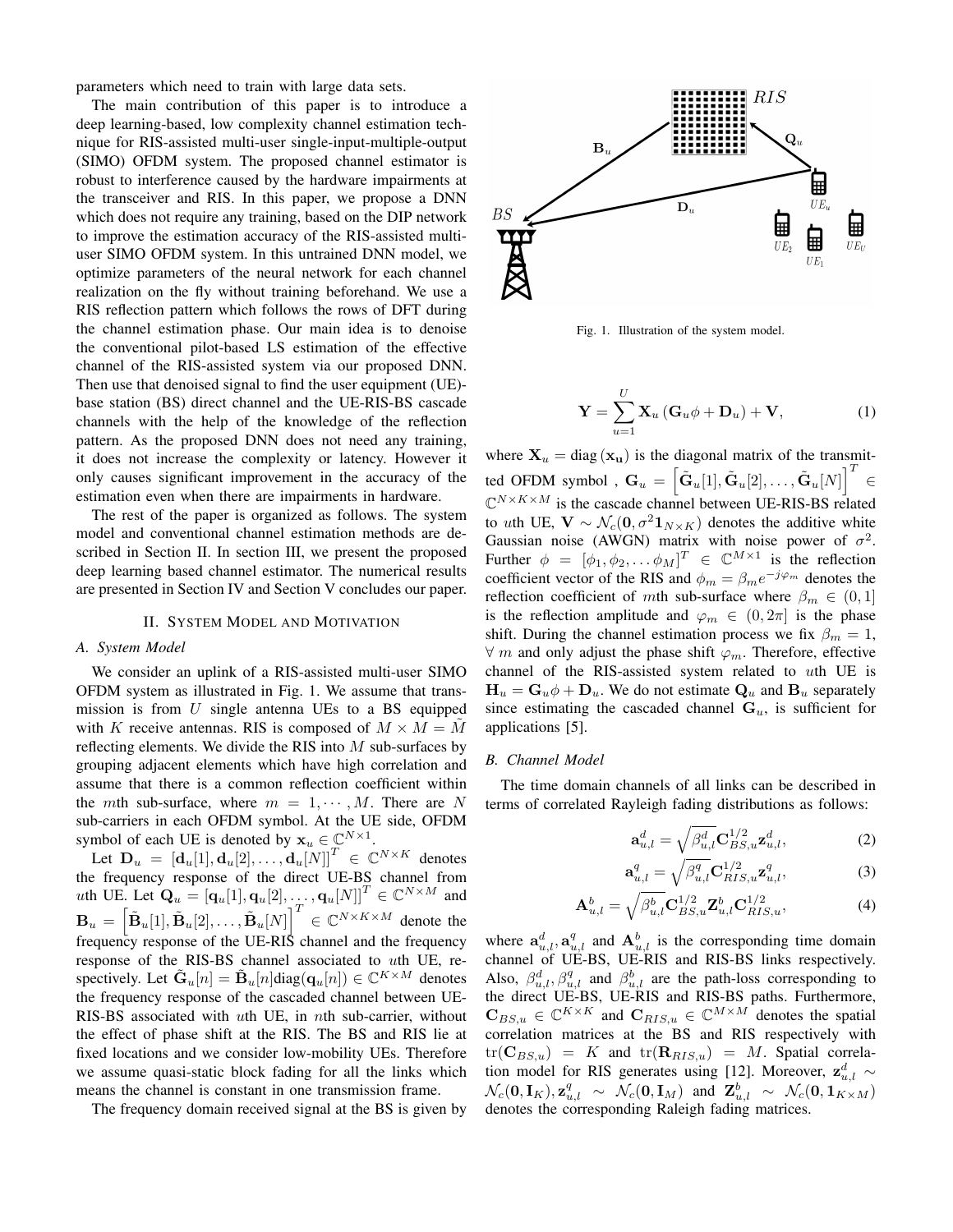The channel response in the frequency domain at *nth* subcarrier for the direct UE-BS link can be written as

$$
\mathbf{d}_{u}[n] = \sum_{l=0}^{L_d} \mathbf{a}_{u,l}^d e^{-j\frac{2\pi n}{N}l},
$$
 (5)

where  $L_d$  is the number of delay taps in the direct UE-BS link. We can write the channel response in the frequency domain at nth sub-carrier for the UE-RIS link and RIS-BS similar as in (5) by replacing  $a_{u,l}^d$  with  $a_{u,l}^q$ ,  $A_{u,l}^b$  and  $L_d$  with  $L_q$ ,  $L_b$ , respectively. Here  $L_q$  and  $L_b$  are the number of delay taps in UE-RIS link and RIS-BS link, respectively.

#### *C. Channel Estimation-LS*

We consider one time-coherence period as the transmission frame. The transmission frame is divided into two phases as the training phase and the data transmission phase. We consider T consecutive OFDM symbols which are equal to  $M+1$  (number of sub-surfaces in the RIS +1) for the training phase since the RIS is fully passive and it does not have any active elements with transmit/receive RF chains.

Channel estimation is done by applying pilot scheme as shown in Fig. 2. In each OFDM symbol, there are  $N_p$  number of pilot tones for each UE and the pilot set for uth UE is indexed as follows:

$$
\mathcal{P}_u = \{0 + (u-1), \Delta + (u-1), \dots, (N_p - 1)\Delta + (u-1)\},\tag{6}
$$

where  $\Delta = |N/N_p|$  denotes the frequency gap between adjacent pilots. Therefore,  $\Delta$  number of UEs' channel can be simultaneously estimated.



Fig. 2. Illustration of the pilot allocation.

Let the received signal related to pilots  $P$  and tth OFDM symbol at BS is  $\mathbf{Y}_{\mathcal{P}}^{(t)}$  $\mathcal{P}^{(t)}$ . Hence the least-square estimation of the effective channel in tth OFDM symbol related to uth UE can be written as

$$
\mathbf{\hat{R}}_{u}^{(t,LS)} = \left(\mathbf{X}_{u}^{(t)}\right)^{-1} \mathbf{Y}_{\mathcal{P}}^{(t)} = \mathbf{H}_{\mathcal{P}_{u}} + \left(\mathbf{X}_{u}^{(t)}\right)^{-1} \mathbf{V}_{\mathcal{P}}.
$$
 (7)

We interpolate  $\hat{\mathbf{R}}_u^{(t,LS)}$  along sub-carriers and obtain  $\tilde{\mathbf{R}}_u^{(t)}$ which can be written as follows:

$$
\tilde{\mathbf{R}}_u^{(t)} = \mathbf{G}_u \boldsymbol{\phi}^{(t)} + \mathbf{D}_u + \bar{\mathbf{V}}^{(t)} = \vec{\mathbf{G}}_u \vec{\boldsymbol{\phi}}^{(t)} + \bar{\mathbf{V}}^{(t)}, \quad (8)
$$

where  $\phi^{(t)}$  is the reflection coefficient vector at tth OFDM symbol,  $\vec{G_u} = [\mathbf{D}_u, \mathbf{G}_u]$  and  $\vec{\phi}^{(t)} = \begin{bmatrix} 1 & \phi^{(t)} \end{bmatrix}^T$ .

By stacking all the OFDM symbols in training phase,  $t =$  $1, 2, \ldots, M + 1$ , we can write the estimated channel matrix related to uth UE as,  $\mathbf{\hat{H}}_u = [\mathbf{\tilde{R}}_u^{(1)}, \mathbf{\tilde{R}}_u^{(2)}, \dots, \mathbf{\tilde{R}}_u^{(M+1)}]$  and it is equivalent to

$$
\hat{\mathbf{H}}_u = \vec{\mathbf{G}_u} \boldsymbol{\vartheta} + \bar{\mathbf{V}},\tag{9}
$$

where  $\mathbf{\vartheta} = [\vec{\phi}^{(1)}, \vec{\phi}^{(2)}, \dots, \vec{\phi}^{(M+1)}]$  denotes the RIS reflection pattern matrix by collecting all reflection states during the training phase. We use a DFT-based reflection coefficient matrix during the training phase [5]. Therefore, estimation of the direct channel and the cascaded channel due to the reflection of RIS, related to uth UE becomes

$$
\left[\hat{\mathbf{D}}_u \; \hat{\mathbf{G}}_u\right] = \hat{\mathbf{H}}_u \boldsymbol{\vartheta}^{-1}.
$$
 (10)

#### *D. Channel Estimation -LMMSE*

MMSE is the optimal method of channel estimation. However, in a RIS-assisted system, it is difficult to obtain MMSE due to the non-linearity in the effective channel which is a combination of the direct UE-BS channel and the UE-RIS-BS cascade channels. Therefore, we present linear minimum mean square error (LMMSE) which is the best linear estimator that minimizes the mean square error (MSE).

The LMMSE estimation of the effective channel  $H_u$  in nth sub-carrier can be written as follows:

$$
\hat{\mathbf{R}}_u^{LMMSE}(n) = \mathbf{C}_u(n) \left( \mathbf{C}_u(n) + \frac{\mathbf{I}_K}{SNR} \right)^{-1} \hat{\mathbf{R}}_u^{(LS)}(n),\tag{11}
$$

where  $\mathbf{C}_u(n) = \mathbb{E} \left[ \mathbf{H}_u(n) \mathbf{H}_u(n)^H \right]$  is the spatial correlation matrix of the effective channel of uth UE in nth sub-carrier and  $SNR$  is the signal-to-noise ratio (SNR). Now  $\hat{\mathbf{R}}_{\mu}^{LMMSE}$ can be interpolated along sub-carriers instead of  $\hat{\mathbf{R}}_u^{(LS)}$  and follow the steps mentioned in  $(8)$ ,  $(9)$ ,  $(10)$  in the section II-C to find  $[\hat{\mathbf{D}}_u \; \hat{\mathbf{G}}_u]$ . However, LMMSE has high complexity than the LS estimation since it has matrix inversions.

# III. UNTRAINED DNN FOR CHANNEL ESTIMATION

The purpose of this paper is to investigate low complexity channel estimators to achieve high performance in terms of accuracy. We use an untrained DNN to denoise the noisy LS estimation of the effective channel after interpolation  $\tilde{\mathbf{R}}_u^{(t)}$ , in order to enhance the performance of the channel estimation [8]. The denoised effective channel is used to find the direct channel and the cascade channels with the help of the knowledge of DFT-based reflection pattern matrix. We are using an untrained DNN for denoising therefore it does not require training. Hence, complexity does not increase due to the addition of the denoising DNN.

The authors in [9], proposed a DNN design for image processing which does not require training, which is known as DIP. The authors in [10] further optimized the above algorithm and reduced the required number of parameters. The proposed DNN which is used to denoise the effective channel is based on the DIP model in [10].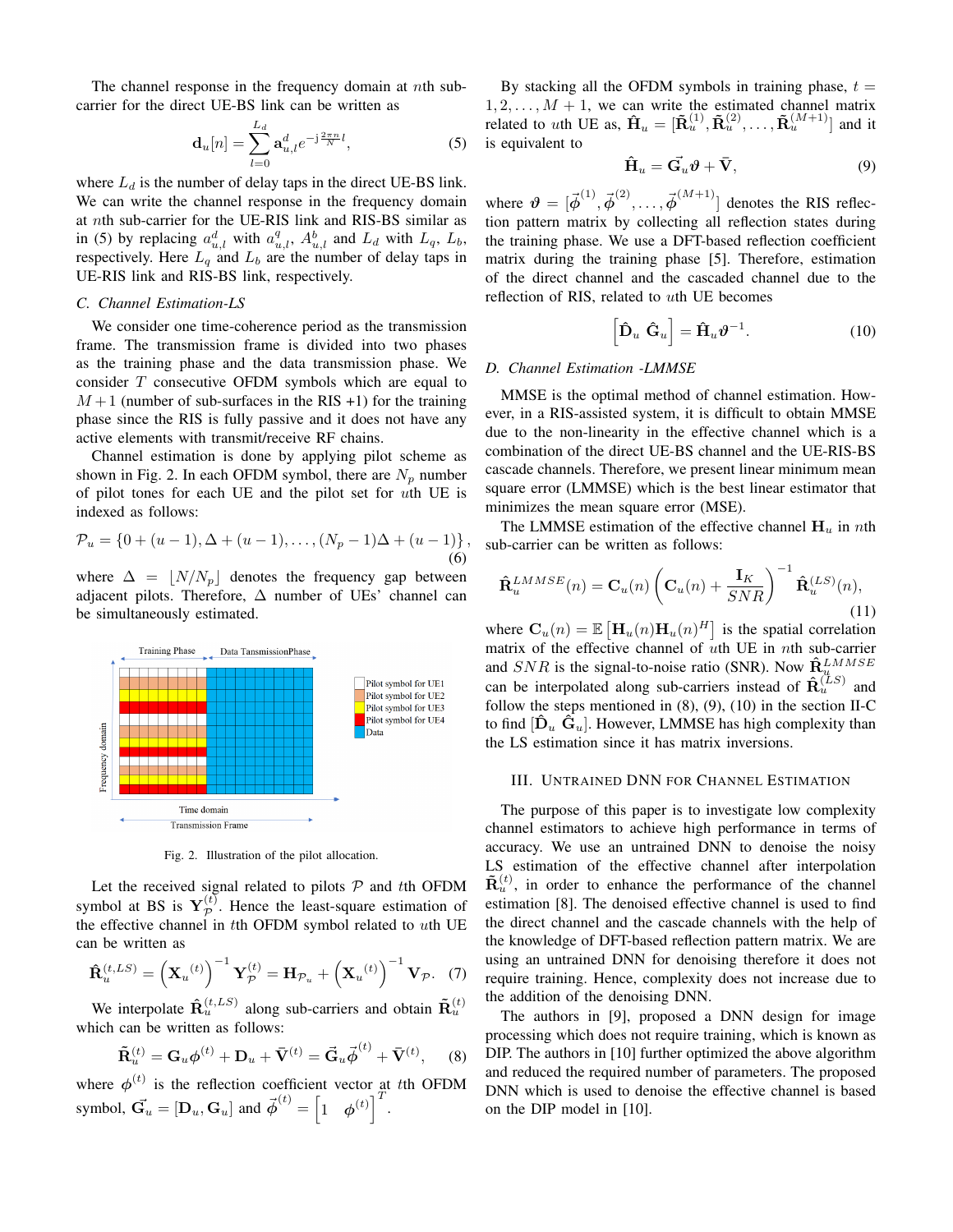The effective channel of *th UE after interpolation in*  $(8)$ is equivalent as follows when it is written in 3-dimensional form,

$$
\mathbf{R}_{DL} = \{ \{ \{\tilde{R}_{n,k,u}^{(t)}\}_{k=1}^{K} \}_{n=1}^{N} \}_{t=1}^{T},\tag{12}
$$

where  $\tilde{R}_{n,k,u}^{(t)}$  is the LS estimation of the effective channel after interpolation in the tth OFDM symbol, for nth subcarrier in the  $k$ th antenna related to uth UE. Tensors do not support complex operations, therefore the real and imaginary part of (12) is separated into 2 independent channels, which mean the dimension of the input of the DNN becomes  $\mathbf{R}_{DL} \in \mathbb{R}^{2K \times N \times T}$ .

The operating method of the DNN model is as follows: First, we generate a random input tensor as the input and passed it through hidden layers. Initially, the weights of the DNN are randomly initialized. Then we optimize the weights of the hidden layers using and updated them continuously. The hidden layers of the DNN model consist of four parts. They are  $1 \times 1$  convolution, an upsampler, a rectified linear unit (ReLU) activation function, and a batch normalization. The structure of the hidden layer is illustrated in Fig. 3. However, the last hidden layer does not consist of an upsampler.



Fig. 3. Illustration of the DNN.

If the initial tensor is  $\mathbf{R}_{0}$ , then the tensor at the output layer becomes  $\mathbf{\hat{R}}_{\textbf{DL}} = f_{\theta_I}(f_{\theta_{I-1}}(...f_{\theta_0}(\mathbf{R}_0)))$ . There are  $\tilde{I}$  number of hidden layers and they are counted from 0 to  $I - 1$ , For the hidden layers, except for the last hidden layer,  $f_{\theta_i}$  can be written as

$$
f_{\theta_i} = BatchNorm(ReLU(Up sampler(\theta_i \circledast \mathbf{R_i}))),
$$

$$
i = 0, 1, \cdots, I - 2, \quad (13)
$$

where  $\theta_i$  is the parameters of the DNN and  $\mathbf{r_i}$  is the tensor of the *i*th hidden layer. The last hidden layer is  $f_{\theta_{I-1}} =$  $BatchNorm(ReLU(\theta_{I-1} \otimes \mathbf{R}_{I-1}))$  and the output layer is  $f_{\theta_I} = \theta_I \otimes \mathbf{R}_I$ . The parameters of the DNN is optimized as

$$
\Theta^* = \arg\min_{\Theta} ||\mathbf{R}_{\mathbf{DL}} - \hat{\mathbf{R}}_{\mathbf{DL}}||_2^2, \tag{14}
$$

where  $\Theta = (\theta_0, \theta_1, \dots, \theta_I)$ . Final output of the DNN can be written as

$$
\mathbf{R}_{\mathbf{DL}}^* = f_{\Theta^*}(\mathbf{R}_0). \tag{15}
$$

Then, we follow the steps mentioned in  $(8)$ ,  $(9)$ ,  $(10)$  in the section II-C with the denoised effective channel,  $\mathbf{R}_{\text{DL}}^{*}$ , to find  $[\mathbf{D}_u \; \mathbf{G}_u]$ .

# *A. Realistic System Model with Hardware Impairments*

We consider two types of hardware impairments related to RIS-assisted systems.

- 1) The aggregate hardware impairments of transceiver: This can be modeled as independent additive distortion noise at the UE and the BS. During uplink channel estimation process, the distortion noise at uth UE is  $\eta_u \in \mathbb{C}^N \sim \mathcal{N}_c(\mathbf{0}, v_u \mathbf{I}_N)$  where  $v_u = \kappa_{UE} P_u$  and  $P_u$  is the transmit power of the uth user. The distortion noise at the BS is  $\eta_{BS} \in \mathbb{C}^{N \times K} \sim \mathcal{N}_c(\mathbf{0}, \mathbf{\hat{T}})$  where  $\Upsilon = \kappa_{BS} \sum_{u=0}^{U} P_u \mathbf{I}_K \circ \mathbf{R}_u \mathbf{R}_u^H$ . Here  $\kappa_{UE}$  and  $\kappa_{BS}$ is the proportionality coefficients which characterize the levels of impairments at the UE and the BS respectively and  $\circ$  is the Hadamard product. We assume  $\kappa_{UE}$  is same for all UEs.
- 2) The hardware impairments of the RIS: This can be modeled as a phase noise. The phase noise of mth sub-surface of the RIS is  $\Delta\varphi_m$  which is uniformly distributed in  $[-\pi, \pi)$ . Then,  $\tilde{\phi}_m = e^{-j(\varphi_m + \Delta \varphi_m)}$ .

The received signal at the BS with hardware impairments is as follows:

$$
\tilde{\mathbf{Y}} = \sum_{u=1}^{U} (\mathbf{X}_{\mathbf{u}} + \text{diag}(\eta_u)) (\mathbf{G}_u \tilde{\phi} + \mathbf{D}_u) + \eta_{\mathbf{BS}} + \mathbf{V}, \tag{16}
$$

where  $\tilde{\phi} = [\tilde{\phi_1}, \tilde{\phi_2}, \dots, \tilde{\phi_M}]$ . The LS estimation of the effective channel in  $t$ th OFDM symbol related to  $u$ th UE when hardware impairments are present can be written as

$$
\hat{\mathbf{S}}_{u}^{(t,LS)} = \left(\mathbf{X}_{u}^{(t)}\right)^{-1} \tilde{\mathbf{Y}}_{\mathcal{P}}^{(t)} = \mathbf{H}_{\mathcal{P}_{u}} + \left(\mathbf{X}_{u}^{(t)}\right)^{-1} \sum_{i=1}^{U} \text{diag}(\eta_{i}) \mathbf{H}_{\mathcal{P}_{i}} + \left(\mathbf{X}_{u}^{(t)}\right)^{-1} \eta_{\mathbf{BS}} + \left(\mathbf{X}_{u}^{(t)}\right)^{-1} \mathbf{V}_{\mathcal{P}}.
$$
\n(17)

The conventional distortion aware LMMSE estimation in nth sub-carrier when there is hardware impairments can be written as follows:

$$
\hat{\mathbf{S}}_u^{LMMSE}(n) = \mathbf{C}_u(n) \Lambda(n)^{-1} \hat{\mathbf{S}}_u^{(LS)}(n),\tag{18}
$$

where  $\Lambda(n) = \mathbf{C}_u(n) + \kappa_{UE} \sum_{j=1}^{U} \mathbf{C}_j(n) + \kappa_{BS} \sum_{j=1}^{U} \mathbf{I}_K$  $\mathbf{C}_j(n) \frac{\mathbf{I}_K}{SNR}$ . Then  $\hat{\mathbf{S}}_u^{LMMSE}$  can be interpolated along subcarriers and follow the steps mentioned in (8), (9), (10) in the section II-C to find  $[\hat{\mathbf{D}}_u \; \hat{\mathbf{G}}_u]$ .

However, finding the distortion aware LMMSE estimations in practice is very challenging, since for that the knowledge of distortion parameters is necessary. Therefore, we can denoise the interpolated  $\hat{\mathbf{S}}_u^{(LS)}$  using our proposed DNN mentioned in the beginning of this section and obtain more accurate estimation for the direct channel and cascade channel without any knowledge of distortion parameters.

#### IV. NUMERICAL RESULTS

In this section, we present our simulation results to show the performance of our proposed technique. In our simulations, we set the number of UEs,  $U = 4$  and number of antennas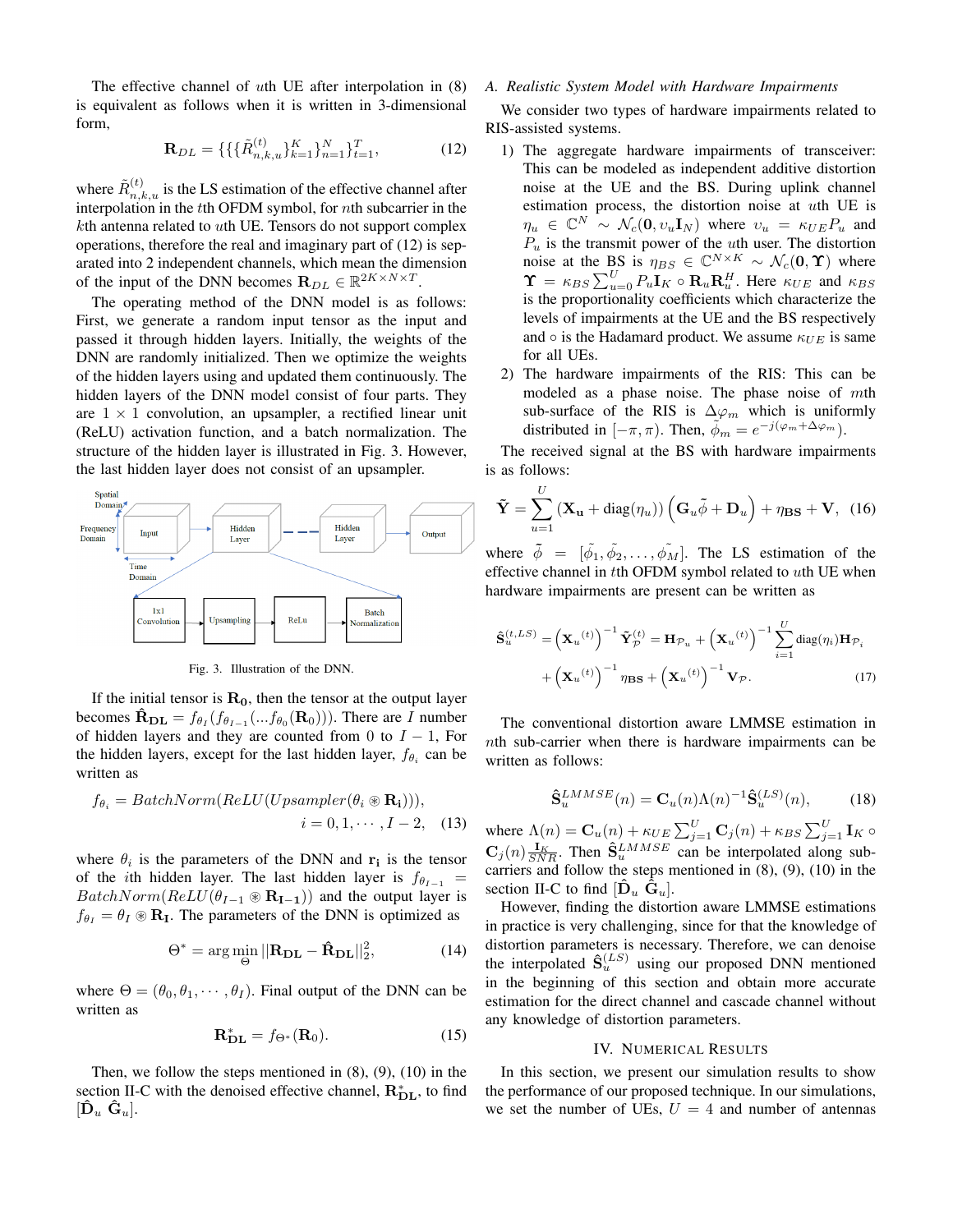in BS  $K = 32$ . RIS is consists with reflecting elements with half-wavelength spacing and we set the number of elements in the RIS as,  $M \times M = \tilde{M} = 15 \times 15 = 225$ . We divide the RIS into 15 sub-surfaces by grouping adjacent elements which have high correlation. We assume that one transmission frame consists of 140 OFDM symbols and out of that, 16 OFDM symbols are taking for the training phase. There are 64 subcarriers in each OFDM symbol. The DNN model has 6 hidden layers, i.e.,  $I = 6$ . We use Adam optimization with a learning rate of 0.01 to optimize the parameters in the DNN.

We assume that the UEs lie near to the RIS as shown in Fig. 4. The horizontal distance between the BS and the RIS is  $d_0 = 50m$ .



Fig. 4. Simulation setup.

Horizontal and vertical distance parameters of UEs' locations are mentioned in Table I. The UE-BS distances and the UE-RIS distances are calculated using  $d_{UE-BS} = \sqrt{d_h^2 + d_v^2}$ and  $d_{UE-RIS} = \sqrt{(d_h - d_0)^2 + d_v^2}$ , respectively.

TABLE I DISTANCE PARAMETERS

|          | IH. |    | UE <sup>4</sup> | F4 |
|----------|-----|----|-----------------|----|
| $d_v(m)$ |     |    |                 |    |
| $d_h(m)$ |     | こつ |                 |    |

The Zadoff-Chu sequence is used as the pilot sequence during the training phase. Time-domain channels in all the links are modeled as spatially correlated Raleigh channels. The spatial correlation of the RIS is calculated according to [12]. Further, we consider the Toeplitz-structured correlation with a 0.7 correlation factor at the BS. The path loss is calculated based on the 3GPP Urban Micro (UMi) scenario from [13] for a carrier frequency of 6 GHz. Number of delay taps in each link are  $L_d = 6$ ,  $L_q = 2$  and  $L_b = 5$ . We assume that transmit power at each UE is 20dBm.

We use normalized mean square (NMSE) as the performance metric which can be calculated as  $NMSE$  = E  $\left[\frac{\left\Vert \mathbf{H}_\text{actual}-\hat{\mathbf{H}}_\text{estimated}\right\Vert _{2}^{2}}{\left\Vert \mathbf{H}_\text{actual}\right\Vert _{2}^{2}}\right]$ i . The Fig. 5 shows the comparison of NMSE of the proposed estimator with other methods against SNR. For comparison we adopt the ON/OFF LS channel estimation for RIS-assisted OFDM system which is proposed by the authors in [2]. Further we compare our proposed method based on the DNN mentioned in section III with the conventional channel estimation methods mentioned in sections II-C, II-D. In this scenario we obtain result for ideal system without hardware impairments. The Fig. 5 concludes that our proposed method based on the DNN achieves highest performance in terms of accuracy than the other methods.



Fig. 5. Comparison the proposed method with existing methods when  $Np =$ 16.

By comparing (7) and (11) we can say that LS estimation has low complexity than the LMMSE since LMMSE estimation requires the knowledge of the correlation matrix of the channel and also it has matrix inversion. According to Fig. 5 LMMSE estimation is more accurate than LS estimation but that performance increment comes at a cost of increased complexity. However, our proposed technique mentioned in section III, has a complexity equal to LS estimation since it uses only LS estimations and DNN does not incur any complexity increase due to its untrained nature. It implies that our proposed method can achieve high accuracy with low complexity compared to existing methods.



Fig. 6. NMSE of the proposed estimator with proposed DNN for different  $N_p$  with respect to SNR.

In the simulations, we use 4 UEs and 64 sub-carriers for one OFDM symbol. Therefore the maximum pilot length for one UE is 16. Fig. 6 shows the results for the simulations for both the scenarios  $N_p = 8$  and  $N_p = 16$  for the both methods